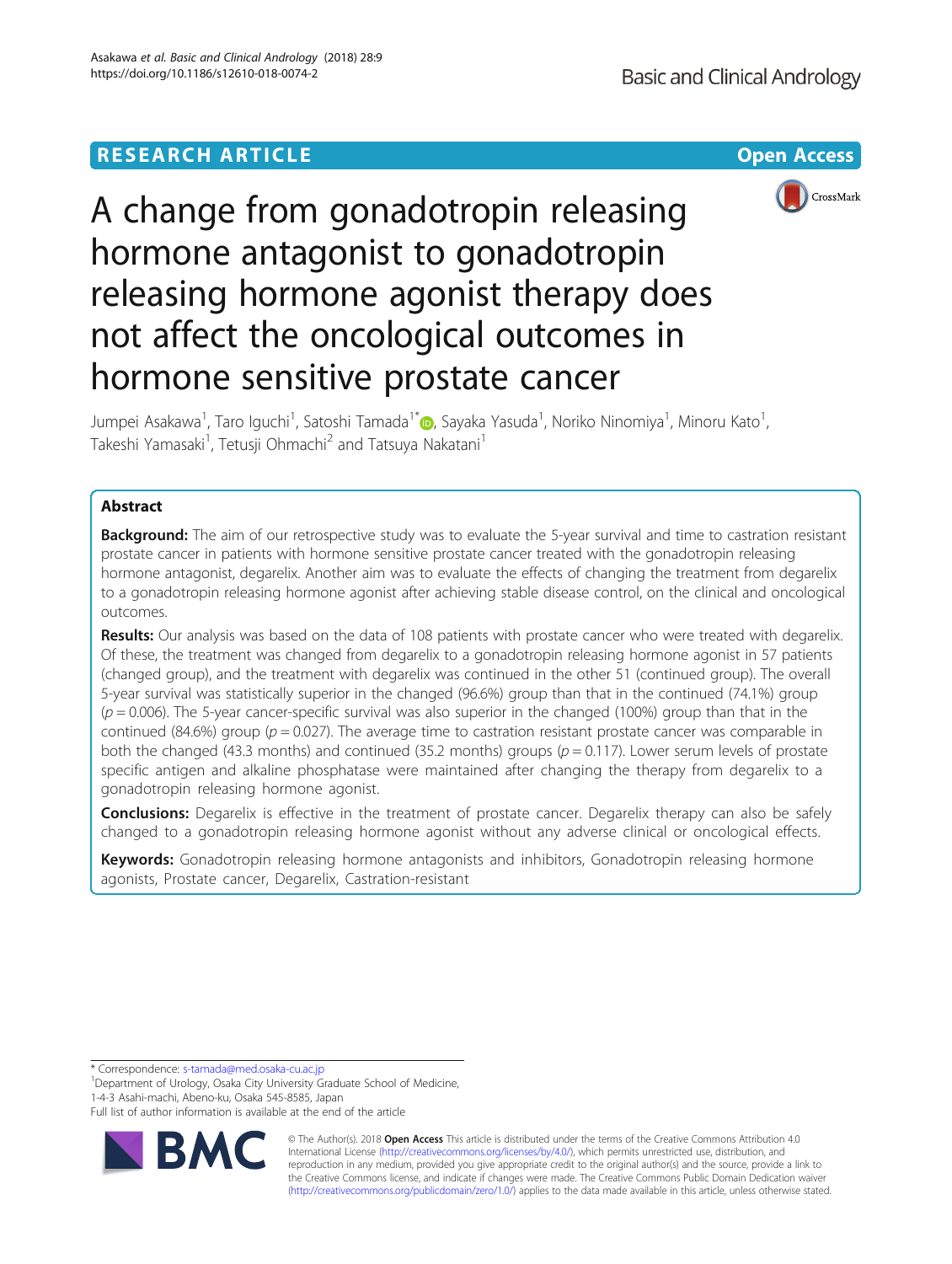# Résumé

Contexte: L'objectif de notre étude rétrospective était d'évaluer la survie à 5 ans et le délai de transition du cancer de la prostate hormono-sensible au cancer de la prostate résistant à la castration chez des patients porteurs d'un cancer de la prostate hormono-sensible qui étaient traités par un antagoniste de la gonadolibérine, le dégarélix. Un autre objectif était d'évaluer les effets sur les résultats cliniques et oncologiques du remplacement du dégarélix par un agoniste de la gonadolibérine après obtention d'un état stable et contrôlé.

Résultats: Notre analyse repose sur les données de 108 patients atteints d'un cancer de la prostate traités par dégarélix. Parmi ceux-ci, le traitement par dégarélix a été remplacé par un agoniste de la gonadolibérine chez 57 (groupe modifié), et le traitement par dégarélix a été poursuivi chez les autres patients (groupe inchangé). La survie globale à 5 ans était statistiquement plus élevée pour le groupe modifié (96.6%) que pour le groupe inchangé  $(74,1\%)$ ;  $p = 0.006$ ). Les chances de survie cancer-spécifiques à 5 ans était également plus élevées pour le groupe modifié (100%) que pour le groupe inchangé (84,6%;  $p = 0.027$ ). Le délai moyen de transition du cancer de la prostate hormono-sensible au cancer de la prostate résistant à la castration était comparable dans le groupe modifié (43,3 mois) et dans le groupe inchangé (35,2 mois). Des taux sériques plus bas d'antigène spécifique de la prostate et de phosphatase alcaline ont été maintenus après le remplacement du dégarélix par un agoniste de la gonadolibérine.

Conclusions: Le dégarélix est. efficace dans le traitement du cancer de la prostate. Le traitement par dégarélix peut aussi être remplacé en toute sécurité par un agoniste de la gonadolibérine sans aucun effet clinique ou oncologique indésirable.

Mots-clés: Antagonistes et inhibiteurs de la gonadolibérine, Agoniste de la gonadolibérine, Cancer de la prostate, Dégarélix, Résistant à la castration

## Background

Prostate cancer (PCa) is one of the most common cancers worldwide, with a survival rate that is relatively high in comparison with that of other cancers, partially due to the effectiveness of androgen deprivation therapy (ADT), even in patients with metastatic PCa. Ever since Huggins and Hodges [\[1](#page-5-0)] demonstrated that surgical castration resulted in significant clinical improvement in patients with advanced PCa, ADT has become the main treatment for PCa. The most commonly used agents for ADT are gonadotropin releasing hormone (GnRH) agonists. Although ADT can be effective in achieving testosterone levels comparable to those following castration  $\approx$  0.5 ng/ml), an initial testosterone surge is commonly observed, which can lead to an exacerbation of clinical symptoms, including urinary retention and aggravation of bone metastases [\[2\]](#page-5-0). To overcome this phenomenon, degarelix was developed as a novel GnRH antagonist, with evidence supporting its effectiveness in maintaining testosterone levels below the castration levels in PCa patients, as reported in the CS21 study [[3\]](#page-5-0). Degarelix was approved by the Food and Drug Administration in 2008 and by the Pharmaceuticals and Medical Devices Agency of Japan in 2012. Degarelix blocks GnRH receptors in the pituitary gland, resulting in a rapid decrease in the production of testosterone, with suppression of testosterone to castrated levels that is normally achieved within  $1-3$  days  $[4, 5]$  $[4, 5]$  $[4, 5]$  $[4, 5]$ . Additional analysis of the CS21 study data revealed no significant difference between the

effects of GnRH antagonist and GnRH agonist on prostate specific antigen (PSA) progression [\[6](#page-5-0)]. However, in patients with a PSA level  $>$  20 ng/ml, the use of GnRH antagonist significantly prolonged the time to recurrence of PSA elevation [\[6\]](#page-5-0). Degarelix also reduces the level of serum alkaline phosphatase (ALP) to a significantly greater extent in patients with bone metastases than does leuprorelin [[7](#page-5-0)]. However, the effects of degarelix on androgen deprivation last for only 1 month; therefore, monthly administrations are required. The development of injection-site induration and pain are the main causes of treatment discontinuation with GnRH agonists. In contrast, GnRH antagonists are available in 1-, 3-, and 6-month depot formulations, and local reaction to subcutaneous injection of GnRH agonists is relatively rare, in comparison with degarelix. Therefore, it is common to switch from degarelix to a GnRH agonist once the testosterone levels are successfully reduced and stabilized. However, the possible effects of switching from degarelix to GnRH agonists on clinical and oncological outcomes in PCa have not been evaluated.

Hinotsu et al. reported a clinically acceptable progression-free survival and overall survival in patients treated with ADT for PCa [\[8\]](#page-6-0). However, in their study, a GnRH agonist was used for ADT and the time of transition from hormone sensitive prostate cancer (HSPC) to castration resistant prostate cancer (CRPC) was not investigated. To address these limitations, we retrospectively evaluated the overall survival and calculated the time of transition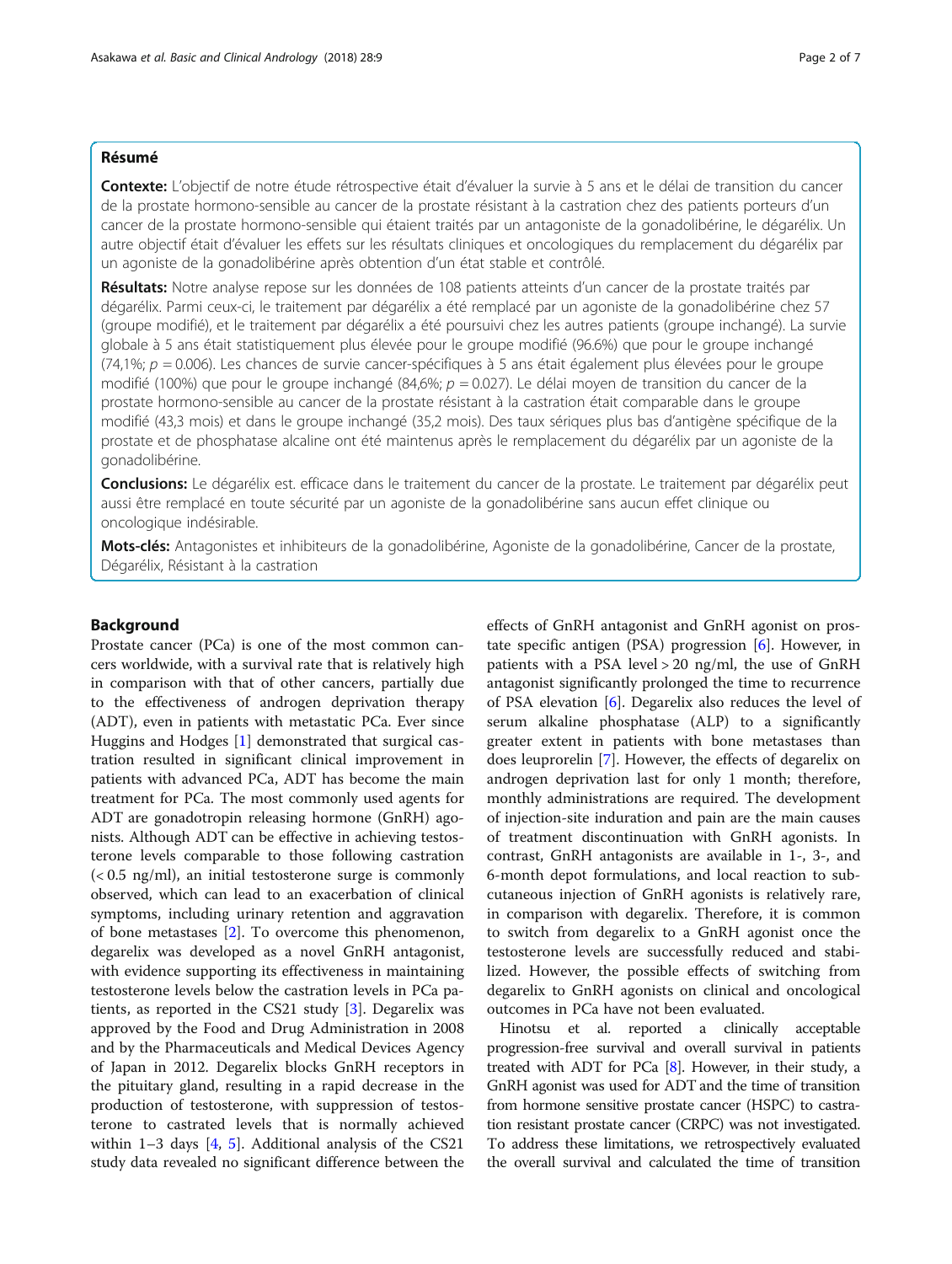from HSPC to CRPC when treated with GnRH antagonist. We also evaluated the effects of switching from GnRH antagonist to GnRH agonist in PCa treatment on clinical and oncological outcomes.

# Methods

We conducted a retrospective cohort analysis of patients with histologically confirmed adenocarcinoma of the prostate, who underwent ADT by GnRH antagonist therapy at Osaka City University Hospital and Bell Land General Hospital. This study included 108 patients who were treated with degarelix, at an initial dose of 240 mg and maintenance dose of 80 mg. In 57 of these patients, degarelix was discontinued due to immediate achievement of decrease in PSA levels or due to adverse events of the drug, and a GnRH agonist (leuprorelin acetate or goserelin acetate) was used for maintenance therapy. Patients in whom degarelix was effective and who did not need switching to GnRH agonists continued degarelix. Adverse events due to degarelix were investigated monthly. In approximately all the patients (94.4%), bicalutamide (80 mg) was administered concomitantly with degarelix, and it was continued even after switching to GnRH agonists. Relevant characteristics of our patient groups are summarized in Table [1](#page-3-0).

The overall survival, cancer-specific survival, time to CRPC, serum PSA, and levels of testosterone and ALP were investigated. PSA progression was defined according to the Prostate Cancer Clinical Trials Working Group criteria as a 25% increase from the baseline value, with an absolute increase of 2 ng/mL after 12 weeks of treatment [\[9](#page-6-0)]. The declines in PSA and ALP levels from baseline following treatment with degarelix were calculated, with the changes in ALP levels analyzed only in patients with bone metastases. PSA and ALP levels were also compared before and after switching the treatment from degarelix to GnRH agonist. Again, ALP was analyzed only in patients with bone metastases. Testosterone levels were not routinely measured except to determine if below castration levels were maintained after switching to the GnRH agonist.

Differences in clinicopathological variables were compared between the two groups (the 'continued' and the 'changed' groups) by chi-squared analysis. The Kaplan-Meier method was used to compare the overall and cancer specific survival rate, and time to CRPC, with between-group differences in survival curves evaluated using log rank tests. The changes in PSA and ALP levels between the two groups were evaluated using a paired t-test. All  $p$ -values were two-sided, and a  $p$ -value  $<0.05$  was considered to be statistically significant. Statistical analysis was performed using Microsoft Excel®.

The access to the medical records of these patients was approved by the local research ethics committee at Osaka City University (approval number 4011).

# Results

The reasons to switch from degarelix to GnRH agonist in the 57 patients in the 'changed group' were as follows: injection site induration and pain  $(n = 12)$ ; allergic reaction to degarelix  $(n = 1)$ ; and immediate decrease in PSA  $(n = 1)$ 44). Relevant characteristics were comparable between the two groups, except for the duration of follow-up (Table [1](#page-3-0)). Of note, compared with the patients on ADT for PCa in Japan [[8](#page-6-0)], our study group included a higher proportion of cases with lymph node involvement and distal metastases. Additionally, the Gleason scores and initial PSA levels were relatively high in our study.

Of the 51 patients who continued degarelix (continued group), 3 patients died of PCa and 3 other patients died of a cerebrovascular accident, ischemic bowel disease, and unknown cause. Of the 57 patients in the changed group, only 1 patient died from acute myocardial infarction. Of the 108 patients who initially received degarelix, the 5-year overall survival rate, 5-year cancer-specific survival, and time to CRPC were 88.5, 95.0%, and 41.1 months (95% confidence interval (CI), 36.4– 45.8 months), respectively. The overall survival was statistically superior in the 'changed' group in comparison with the 'continued' group, with a 5-year overall survival of 96.6 and 74.1%, respectively ( $p = 0.006$ ) (Fig. [1a](#page-4-0)). The 5-year cancer-specific survival was also superior in the changed (100%) group compared with the continued  $(84.6%)$  group ( $p = 0.027$ ) (Fig. [1b\)](#page-4-0). The time to CRPC is shown in Fig. [2](#page-4-0) for both groups, with no between-group differences identified: 35.2 months in the continued group and 43.3 months in the changed group  $(p =$ 0.117). The median percentage decrease in PSA level for all patients treated with degarelix was 99.7% (range, 0– 100%), with maintenance of the lowered levels even after switching to GnRH agonists in the 'changed' group (Table [2\)](#page-5-0). The levels of ALP in patients with bone metastases were also suppressed by degarelix (median decrease, 46.4%; range, 94.4% to − 144.4%), with the level of ALP remaining constant after switching to GnRH agonists in the 'changed' group (Table [2\)](#page-5-0). Furthermore, the switch to GnRH agonists did not affect the serum testosterone levels; they were maintained below the castration levels in the changed group  $(0.09 \pm 0.05 \text{ ng/ml})$ .

## **Discussion**

Ours is the first study to report that changing the treatment from a GnRH antagonist (degarelix) to a GnRH agonist did not affect the oncological outcomes in patients with hormone sensitive PCa. It is widely known that ADT is effective for the treatment of locally advanced PCa or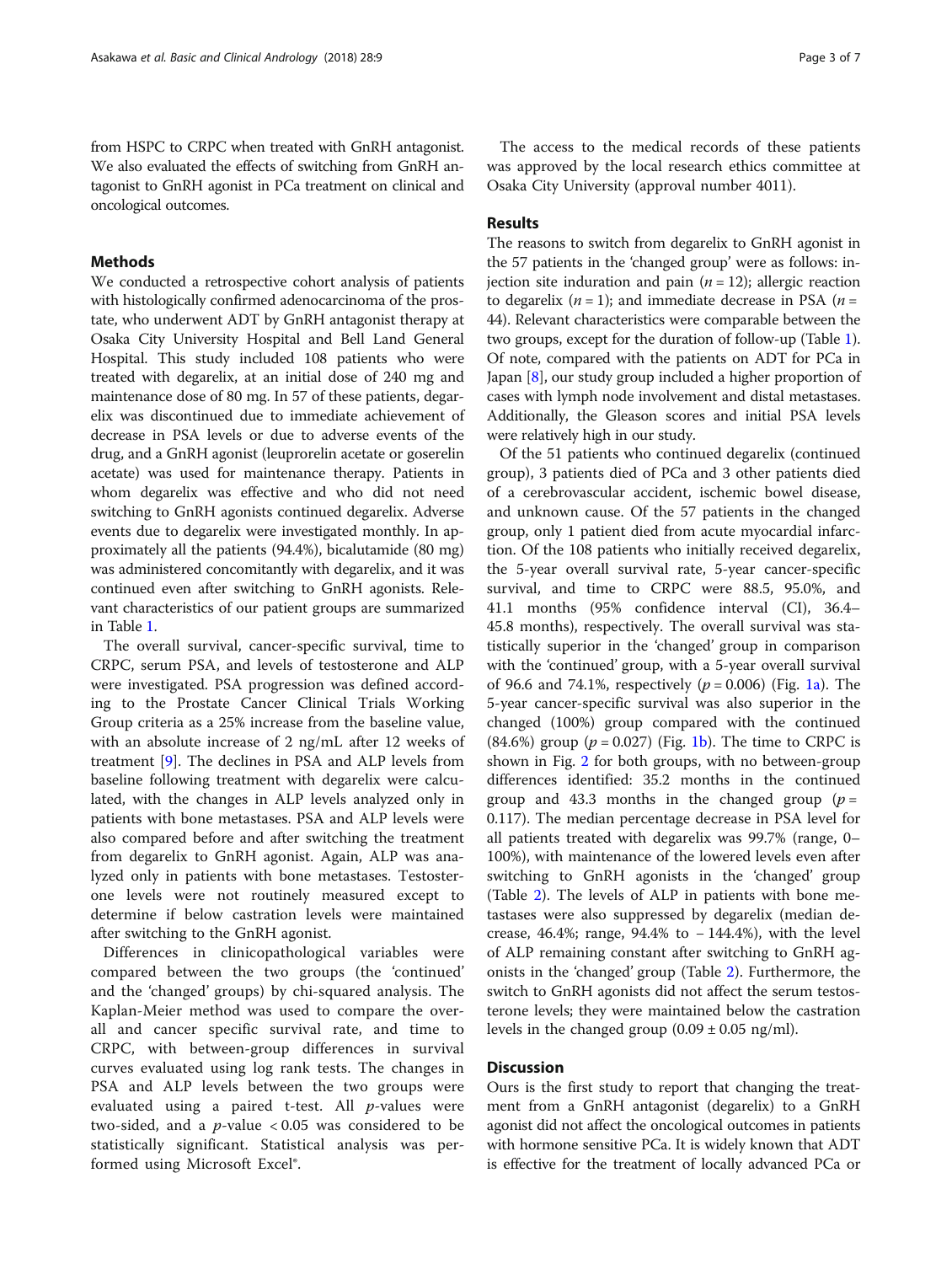| Page 4 of |
|-----------|
|           |

<span id="page-3-0"></span>

|                                       |                | Degarelix (Continued group) |                 | Conversion from degarelix to GnRH<br>agonist (Changed group) |                  | $p$ value |
|---------------------------------------|----------------|-----------------------------|-----------------|--------------------------------------------------------------|------------------|-----------|
| Number of patients                    |                |                             | 51              |                                                              | 57               |           |
| Follow up duration (months)           | median (range) | 19.4                        | $(1.0 - 57.9)$  | 38.8                                                         | $(2.2 - 58.6)$   | < 0.001   |
| Degarelix treatment duration (months) | median (range) | 14                          | $(1-52)$        | 8                                                            | $(1 - 39)$       | 0.064     |
| Age (years)                           | median (range) | 73                          | $(49 - 95)$     | 75                                                           | $(50 - 90)$      | 0.572     |
| T stage                               | T1             | 3                           | 5.9%            | $\mathbf{1}$                                                 | 1.8%             | 0.387     |
|                                       | T <sub>2</sub> | 10                          | 19.6%           | 18                                                           | 31.6%            |           |
|                                       | T <sub>3</sub> | 24                          | 47.1%           | 26                                                           | 45.6%            |           |
|                                       | T <sub>4</sub> | 14                          | 27.4%           | 12                                                           | 21.1%            |           |
| $\mathbb N$                           | N <sub>0</sub> | 29                          | 56.9%           | 31                                                           | 54.4%            | 0.796     |
|                                       | N1             | 22                          | 43.1%           | 26                                                           | 45.6%            |           |
| M                                     | M <sub>0</sub> | 16                          | 31.4%           | 23                                                           | 40.4%            | 0.486     |
|                                       | M1             | 35                          | 68.6%           | 34                                                           | 59.6%            |           |
| Gleason score                         | 6              | 1                           | 2.0%            | $\overline{2}$                                               | 3.5%             | 0.389     |
|                                       | $\overline{7}$ | 5                           | 9.8%            | 6                                                            | 10.5%            |           |
|                                       | 8              | 21                          | 41.2%           | 24                                                           | 42.1%            |           |
|                                       | 9              | 15                          | 29.4%           | 15                                                           | 26.3%            |           |
|                                       | 10             | $\overline{4}$              | 7.8%            | 5                                                            | 8.8%             |           |
|                                       | unknown        | 5                           | 9.8%            | 5                                                            | 8.8%             |           |
| Initial PSA (ng/ml)                   | Median (range) | 145                         | $(0.48 - 8072)$ | 122                                                          | $(5.62 - 9675)$  | 0.669     |
| PSA                                   | PSA 0-4        | $\mathbf{1}$                | 2.0%            | $\mathbf 0$                                                  | 0.0%             | 0.415     |
|                                       | PSA4-10        | 5                           | 9.8%            | 3                                                            | 5.3%             |           |
|                                       | PSA10-20       | $\overline{2}$              | 3.9%            | 5                                                            | 8.8%             |           |
|                                       | PSA > 20       | 43                          | 84.3%           | 49                                                           | 86.0%            |           |
| Treatment                             | CAB            | 48                          | 94.1%           | 54                                                           | 94.7%            | 0.889     |
|                                       | GnRH only      | 3                           | 5.9%            | 3                                                            | 5.3%             |           |
| Transition to CRPC                    | No             | 37                          | 72.5%           | 38                                                           | 66.7%            | 0.508     |
|                                       | Yes            | 14                          | 27.5%           | 19                                                           | 33.3%            |           |
| % PSA decrease by degarelix           | median (range) | $-99.4%$                    | $(6.6 - 100.0)$ | $-99.8%$                                                     | $(47.2 - 100.0)$ | 0.068     |

Abbreviations CAB combined androgen blockade, CRPC castration resistant prostate cancer, GnRH gonadotropin releasing hormone

metastatic PCa. As such, castration and GnRH agonist therapy remain the mainstream treatments for patients with advanced PCa. Results of the CS21 study [\[3](#page-5-0)] demonstrated that GnRH antagonists are effective in promptly reducing testosterone levels and suppressing the initial testosterone surge that is common in ADT. Therefore, results from the initial CS21 study with a 12-month follow-up, and its extended study to a 27.5-month follow-up [\[10\]](#page-6-0), indicate that immediate disease control can be achieved with degarelix, a GnRH antagonist, which is comparable to that achieved with the use of GnRH agonists. However, long-term follow-up data on the clinical outcomes of degarelix use is not currently available. Furthermore, once stable disease status has been achieved, due to the negative effects of repeated monthly administration at the injection site, switching to GnRH agonists is common in patients with severe reactions to degarelix. The effects of this change in treatment on clinical outcomes have not been previously reported. These gaps in the current knowledge regarding the use of degarelix motivated us to conduct this study.

We report the first long-term survival data of degarelix. The 5-year overall and cancer-specific survival rates were high in both groups; 88.5% in the continued group and 95.0% in the changed group. Furthermore, considering the high Gleason score, serum PSA level, and high proportion of patients with metastatic PCa in our study group, degarelix in the treatment of PCa might be much more effective than expected. As a comparison, of the patients treated with ADT, Hinotsu et al. reported the following 5-year overall survival rates: 90% (stage II), 80% (stage III), and 60% (stage IV) [[8\]](#page-6-0).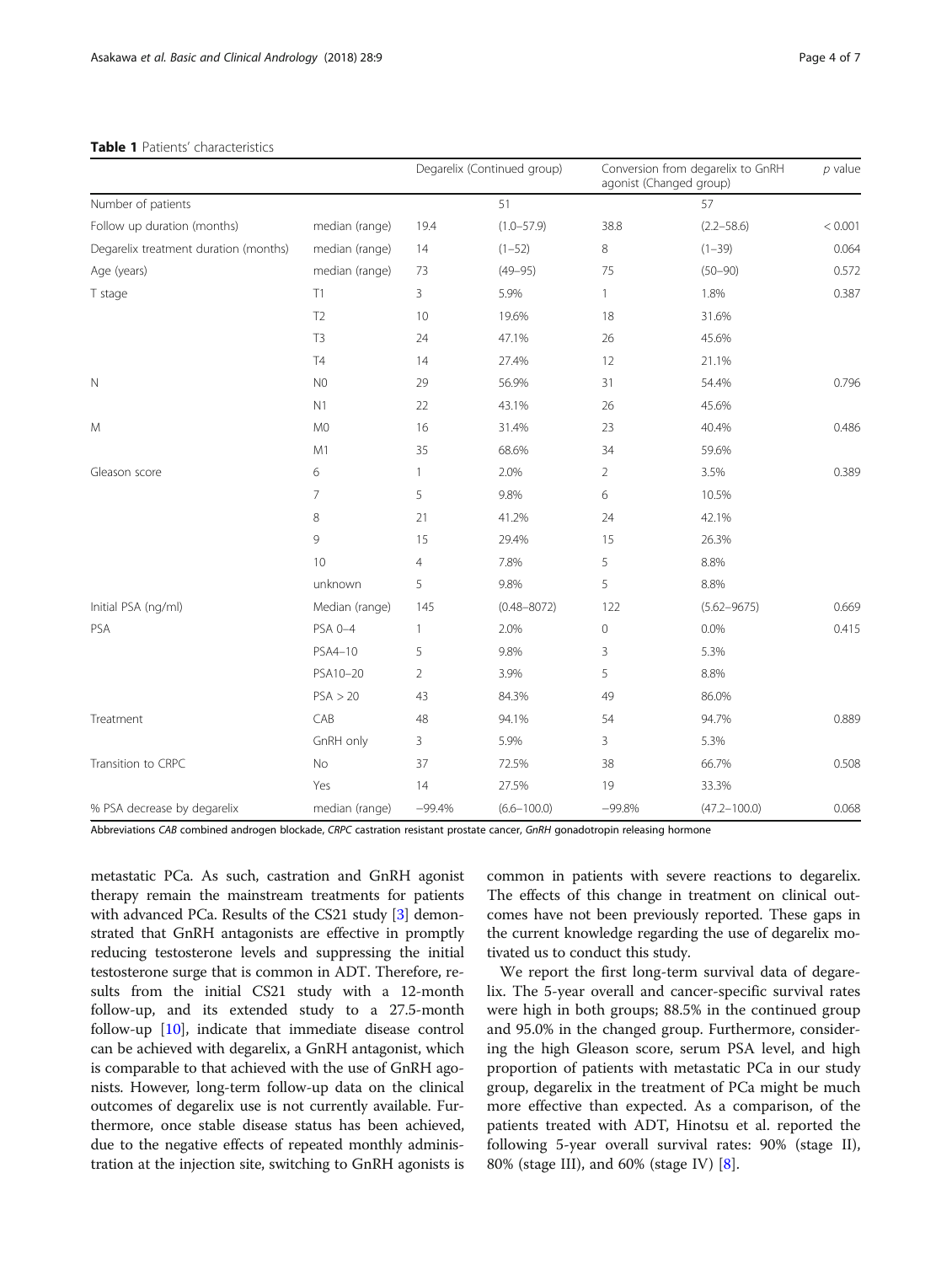<span id="page-4-0"></span>





It was obvious from this study that CRPC conversion took approximately 3–4 years, although it did not reach the median at the time of our data analysis. Few studies have reported on the time to CRPC in ADT. The ChemoHormonal Therapy Versus Androgen Ablation Randomized Trial for Extensive Disease in Prostate Cancer (CHAARTED) study by Sweeney et al. reported a median time to CRPC of 11.7 months in patients treated only with ADT [[11\]](#page-6-0). Although baseline characteristics between our study cohort and the CHAARTED cohort were not equivalent, the differences in the time to CRPC might reflect the differences in the treatment of PCa between the two studies. In our study cohort, a majority of patients received antiandrogen drugs (bicalutamide 80 mg) in combination with degarelix. Akaza et al. reported a significant overall survival advantage favoring the use of combined androgen blockade (CAB) over GnRH agonist monotherapy (Cox regression analysis HR, 0.78) [[12\]](#page-6-0). Similarly, Klotz et al. evaluated the efficacy of combining CAB therapy with bicalutamide 50 mg using validated statistical methodology to combine the Prostate Cancer Trialists' Collaborative Group meta-analysis data [[13\]](#page-6-0) with data from a phase 3 trial of two CAB regimens (GnRH agonist plus bicalutamide 50 mg versus GnRH agonist plus flutamide) [\[14](#page-6-0)]. Their analysis demonstrated that the combination of CAB with bicalutamide 50 mg could reduce the risk of death by 20% compared with castration alone (HR, 0.80). In the CHAARTED study, the median overall survival was 13.6 months longer with ADT plus docetaxel than with ADT alone (57.6 months versus 44.0 months; HR for death in the combination group, 0.61; 95% CI, 0.47– 0.80;  $P < 0.001$ ). Recently, the addition of abiraterone acetate and prednisone to ADT has significantly increased the overall survival and radiographic progression-free survival in metastatic HSPC [[15\]](#page-6-0). Considering these data, it is likely that the overall survival can be extended with the use of ADT plus other drugs compared with GnRH antagonist/agonist monotherapy.

As previously described, continuous administration of degarelix is troublesome due to the adverse events (skin reaction at the injection site) and the frequency of hospital visits as degarelix is only available in 1-month doses. Therefore, it is common practice to change the treatment from degarelix to a GnRH agonist once a stable PCa status has been achieved. In their evaluation of the endocrine assessment of the gonadal axis in patients whose treatment was changed from a GnRH antagonist to GnRH agonist, Miyazawa et al. identified a testosterone surge in 8.3% of their study patients, with this surge being mild and of very short duration [\[16](#page-6-0)]. Furthermore, Miyazawa et al. did not observe a significant change in PSA levels after changing to the GnRH agonist leuprolide, and no patients reported symptoms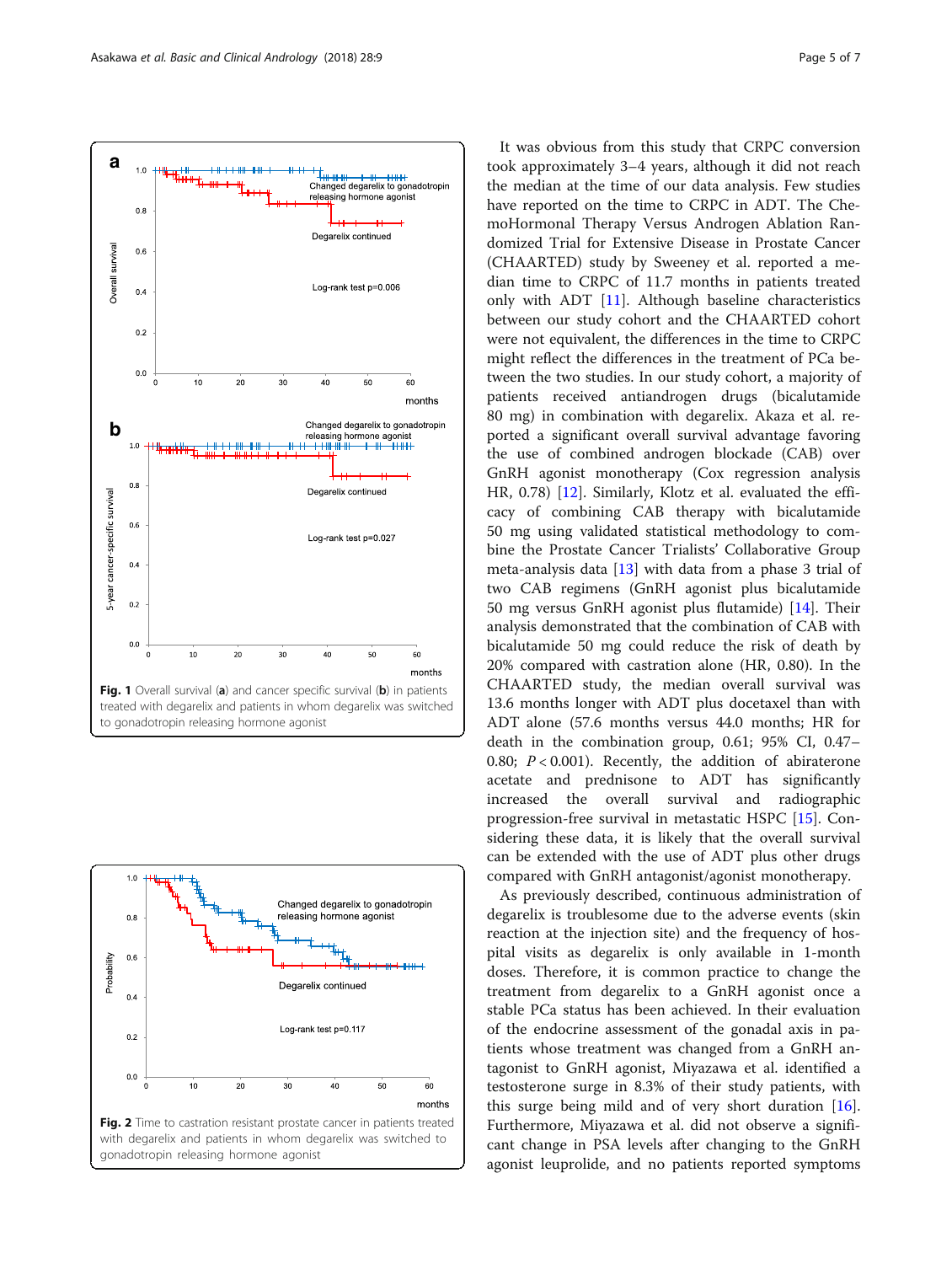<span id="page-5-0"></span>Table 2 PSA and ALP change

|             | PSA before switch from GnRH antagonist to agonist | PSA after switch from GnRH antagonist to agonist | p value |
|-------------|---------------------------------------------------|--------------------------------------------------|---------|
| PSA (ng/ml) | $2.7 + 8.8$                                       | $2.0 + 5.1$                                      | 0.286   |
|             | ALP before switch from GnRH antagonist to agonist | ALP after switch from GnRH antagonist to agonist |         |
| ALP (IU/L)  | $378 + 545$                                       | $387 + 772$                                      | 0.905   |

Abbreviations PSA prostate specific antigene, ALP alkaline phosphatase, GnRH gonadotropin releasing hormone

associated with a testosterone surge over the observation period. Based on their findings, they concluded that switching from degarelix to leuprolide (a GnRH agonist) appears to be a reasonable therapeutic option for patients with PCa. In our study cohort, the time to CRPC was comparable between patients in whom degarelix was continued and those in whom treatment was changed to a GnRH agonist, although the overall- and cancer-specific survival rates were statistically superior in those in whom treatment was changed. In agreement with Miyazawa et al., the change in ADT did not affect PSA and testosterone levels. Therefore, it is safe to conclude that switching from degarelix to a GnRH agonist is an effective treatment for PCa.

Assessment of ALP levels before and during PCa treatment might provide useful prognostic information, with ALP levels after 6 months of ADT being predictive of overall survival in patients with PCa [\[17,](#page-6-0) [18](#page-6-0)]. Fritz et al. reported that degarelix successfully reduced ALP levels and maintained ALP suppression, although leuprolide did not [7]. Our study did not support this finding, with levels of ALP reduction achieved with degarelix being maintained after the change to a GnRH agonist in patients with PCa and bone metastasis. This result also confirms that switching from degarelix to a GnRH agonist does not affect the disease control.

This study is a retrospective study and, thus, has certain limitations, including a selection bias which might have influenced our results. Our observation period was different for patients who continued degarelix and those who switched. The relatively short period of observation, with few cases of death, particularly in the changed group, may have influenced our group comparisons of overall- and cancer-specific survival. Both localized PCa and metastatic cases were included in our study group. Localized PCa should first be treated using a local approach, prostatectomy, or radiation therapy. Hormone therapy may be used in selected cases, based on the treatment complications, age, and comorbidities, among other factors. Further studies are needed to clarify the outcomes of ADT in patients who actually require hormonal therapy.

## Conclusions

Degarelix is effective in the treatment of prostate cancer. Degarelix therapy can also be safely changed to a GnRH agonist without any adverse clinical or oncological effects.

#### Acknowledgements

We would like to thank Editage [\(www.editage.jp\)](http://www.editage.jp) for English language editing.

#### Availability of data and materials

The datasets used and/or analysed during the current study are available from the corresponding author on reasonable request.

#### Authors' contributions

Conception and design, drafting of the manuscript: ST, JA, TO. Acquisition of data: TI, MK, TY, NN. Analysis and interpretation of data: ST, SY. Final approve of the manuscript: TN. All authors read and approved the final manuscript.

### Ethics approval and consent to participate

Permission to access the database for a review of the medical records of these patients was obtained from the Local Research Ethics Committee at Osaka City University (approval number 4011).

#### Competing interests

The authors declare that they have no competing interests.

#### Publisher's Note

Springer Nature remains neutral with regard to jurisdictional claims in published maps and institutional affiliations.

#### Author details

<sup>1</sup>Department of Urology, Osaka City University Graduate School of Medicine, 1-4-3 Asahi-machi, Abeno-ku, Osaka 545-8585, Japan. <sup>2</sup> Department of Urology, Bell Land General Hospital, 500-3, Higashiyama, Naka-ku, Osaka 599-8247, Japan.

#### Received: 25 February 2018 Accepted: 24 May 2018 Published online: 18 July 2018

### References

- 1. Huggins C, Hodges CV. Studies on prostatic Cancer. I. The effect of castration, of estrogen and of androgen injection on serum phosphatases in metastatic carcinoma of the prostate. Cancer Res. 1941;1:293–7.
- 2. van Poppel H, Nilsson S. Testosterone surge: rationale for gonadotropinreleasing hormone blockers? Urol. 2008;71:1001–6.
- 3. Klotz L, Boccon-Gibod L, Shore ND, Andreou C, Persson BE, Cantor P, et al. The efficacy and safety of degarelix: a 12-month, comparative, randomized, open-label, parallel-group phase III study in patients with prostate cancer. BJU Int. 2008;102:1531–8.
- Van Poppel H, Tombal B, de la Rosette JJ, Persson BE, Jensen JK, Kold Olesen T. Degarelix: a novel gonadotropin-releasing hormone (GnRH) receptor blocker–results from a 1-yr, multicentre, randomised, phase 2 dosage-finding study in the treatment of prostate cancer. Eur Urol. 2008;54:805–13.
- 5. Gittelman M, Pommerville PJ, Persson BE, Jensen JK, Olesen TK. A 1-year, open label, randomized phase II dose finding study of degarelix for the treatment of prostate cancer in North America. J Urol. 2008;180:1986–92.
- 6. Tombal B, Miller K, Boccon-Gibod L, Schroder F, Shore N, Crawford ED, et al. Additional analysis of the secondary end point of biochemical recurrence rate in a phase 3 trial (CS21) comparing degarelix 80 mg versus leuprolide in prostate cancer patients segmented by baseline characteristics. Eur Urol. 2010;57:836–42.
- 7. Schroder FH, Tombal B, Miller K, Boccon-Gibod L, Shore ND, Crawford ED, et al. Changes in alkaline phosphatase levels in patients with prostate cancer receiving degarelix or leuprolide: results from a 12-month, comparative, phase III study. BJU Int. 2010;106:182–7.